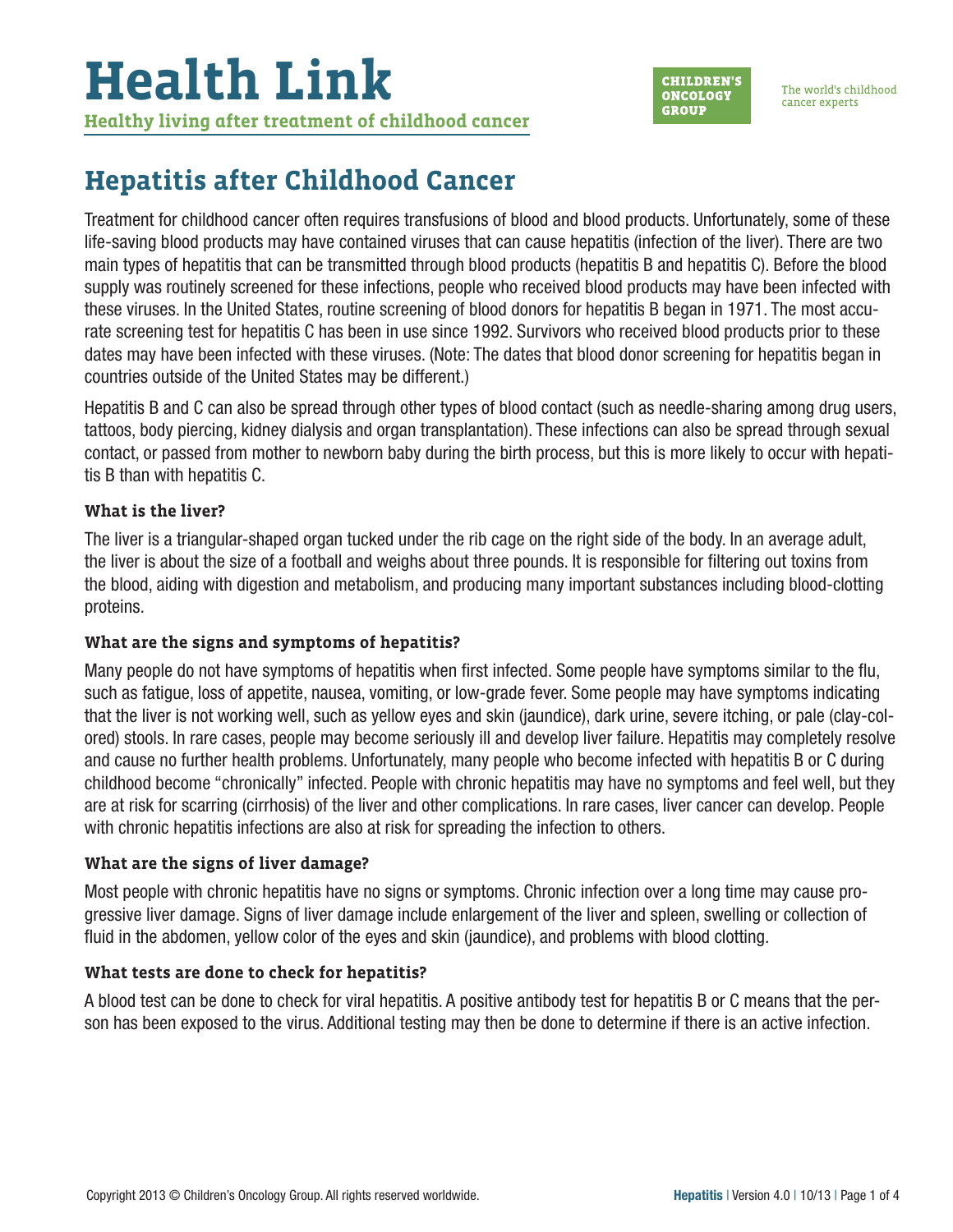

#### **Who is at risk for hepatitis B and C?**

Anyone who received the following blood or serum products are at risk for hepatitis B (if transfused before 1972) and hepatitis C (if transfused before 1993):

- Packed red blood cells
- Whole blood
- White blood cells (granulocytes)
- Platelets
- Fresh frozen plasma
- Cryoprecipitate
- Immunoglobulin preparations (IVIG, VZIG)
- Bone marrow or stem cells from an allogeneic donor (someone other than your self)

#### **Other risk factors include:**

- Blood clotting factors (such as Factor VIII or Factor IX) made before 1987
- Solid organ transplants (such as kidney, liver, or heart) before 1993
- Long-term kidney dialysis (lasting for at least several months)
- Shooting or snorting drugs
- Body piercing, tattoos
- Sharing razors, nail clippers, or toothbrushes with people who have hepatitis
- Occupational exposure to blood and body fluids
- High-risk sexual behavior (such as having multiple sexual partners, not using a condom, or having anal sex)

#### **What follow up is needed for those at risk?**

• Anyone who is at risk for hepatitis B or C should have blood tests done to see if they are infected.

#### **If you have chronic hepatitis, you should also:**

- See a liver specialist for evaluation and possible treatment.
- Tell your healthcare providers about all over-the-counter medications and supplements that you are taking.
- Do not drink alcohol, which can cause further liver damage.
- Avoid over-the-counter pain or fever-reducing medications containing acetaminophen (such as Tylenol® or "aspirin-free" products).
- Have a blood test to see if you have immunity to hepatitis A and B. If you do not have immunity, get immunized against these common infections in order to protect your liver (there is currently no vaccine to protect against hepatitis C).
- Discuss your hepatitis status with your healthcare providers. (If you are pregnant, discuss this with both your obstetrician and the baby's pediatrician.)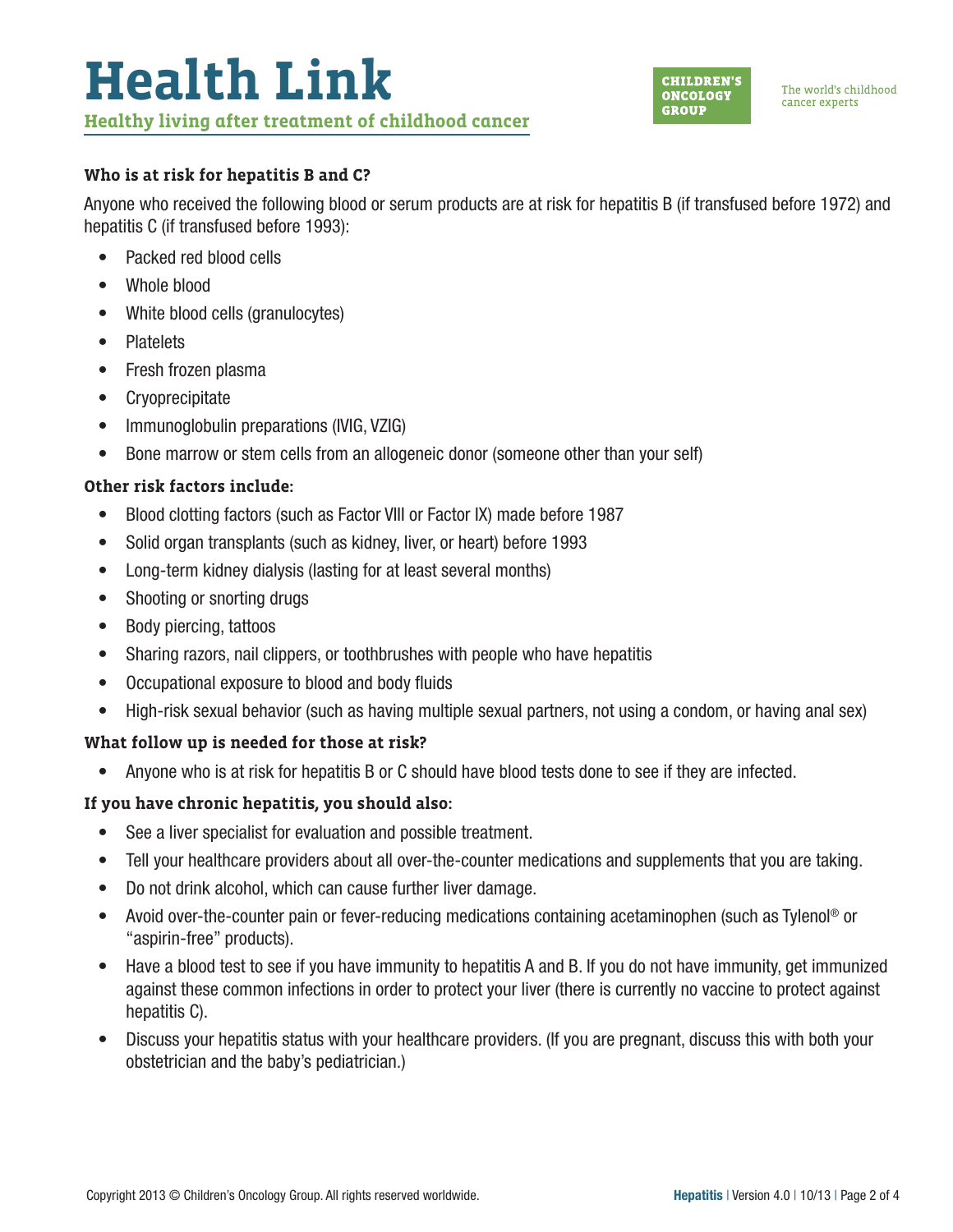#### **How can the spread of chronic hepatitis be prevented?**

Hepatitis B and C are not spread by casual contact, such as hugging or shaking hands. However, if you have hepatitis B or C, in order to prevent spreading the infection to others you should:

- Avoid direct contact of your blood and body fluids with others.
- Clean any spilled blood or body fluids with bleach.
- Cover cuts or other open sores.
- Avoid sharing sharp personal objects, such as razors, toothbrushes, nail clippers, ear or body rings, or any object that may come in contact with blood.
- Be sure that new sterile needles are used for body piercing, injections, tattoos, or acupuncture. Never share needles.
- Make sure all close household members and sexual partners are screened for hepatitis B. If they do not have immunity, they should be given the hepatitis B vaccine.
- If you are sexually active, use barrier precautions (such as latex condoms) during intimate sexual contact.

Talk with your healthcare provider about whether your sexual partner should be tested for hepatitis C.

#### **What else can I do to keep my liver healthy?**

- Drink plenty of water.
- Eat a well-balanced, high-fiber diet.
- Cut down on fatty, salty, smoked and cured foods.
- Do not take more than the recommended doses of medications.
- Avoid taking unnecessary medications.
- Do not mix drugs and alcohol.
- Do not use illegal street drugs.
- Be careful about using herbs and natural supplements, especially when combined with medications.
- Avoid exposure to chemicals (solvents, aerosol cleaners, insecticides, paint thinners, and other toxins) that can be harmful to the liver. If you must use these substances, wear a mask and gloves and work in a well-ventilated area.

Written by Wendy Landier, RN, PhD, CPNP, CPON®, Survivorship Clinic, City of Hope National Medical Center, Duarte, CA. Reviewed by Melissa M. Hudson, MD; Smita Bhatia, MD, MPH; and Lisa Bashore, PhD, RN, CPNP, CPON®.

### **Additional health information for childhood cancer survivors is available at**  *[www.survivorshipguidelines.org](http://www.survivorshipguidelines.org)*

Note: Throughout this *Health Links* series, the term "childhood cancer" is used to designate pediatric cancers that may occur during childhood, adolescence, or young adulthood. Health Links are designed to provide health information for survivors of pediatric cancer, regardless of whether the cancer occurred during childhood, adolescence, or young adulthood.